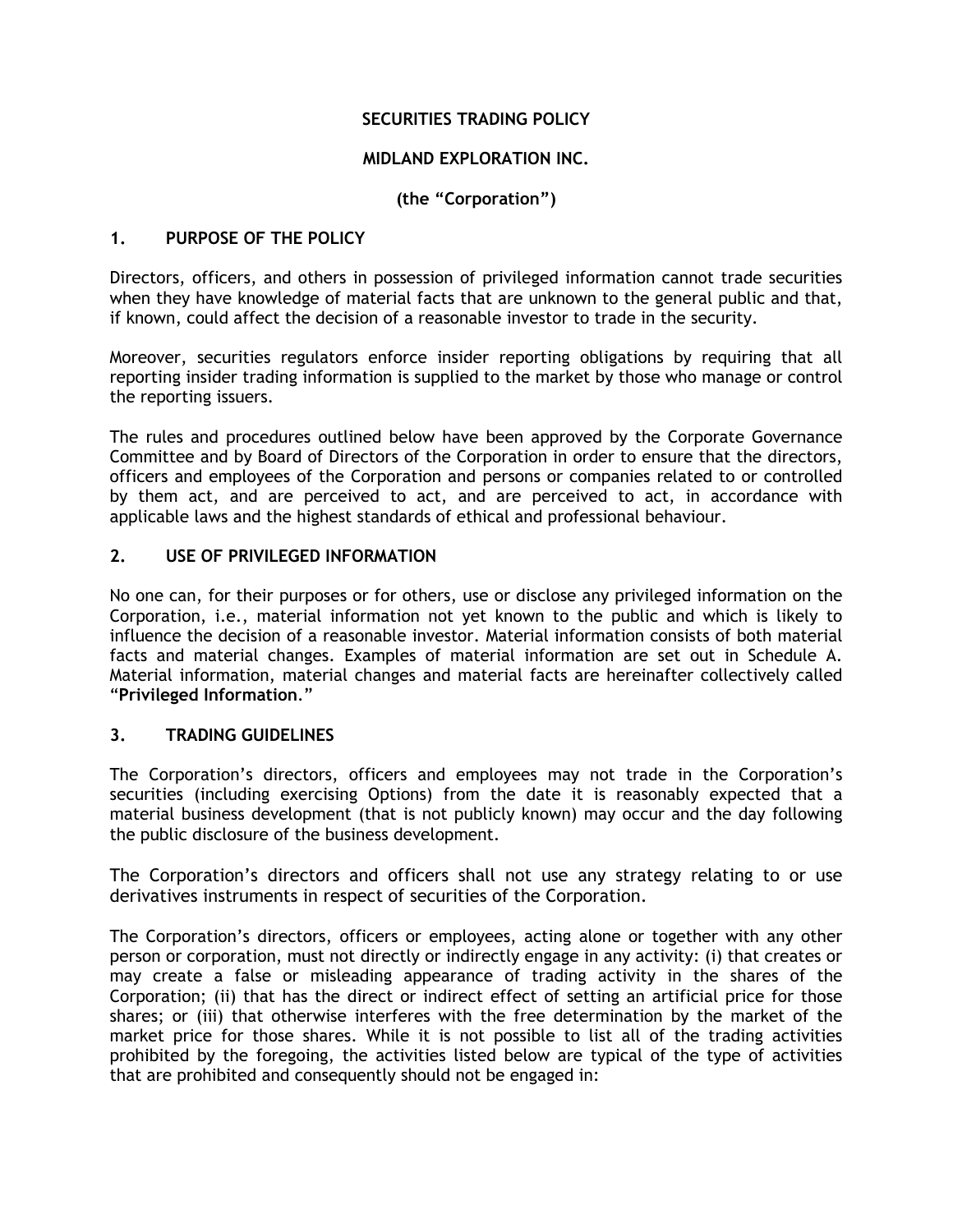- selling shares of the Corporation short (i.e. selling shares not owned by the seller in anticipation of the falling price of the shares of the Corporation);
- purchasing or selling shares or other securities of the Corporation primarily for the purpose of influencing the price or the volume of trading of those shares or other securities;
- being both a buyer and a seller (directly or indirectly) of the shares or other securities of the Corporation at the same time or at approximately the same time; or
- retaining, on a personal basis and not on behalf of the Corporation, or causing to be retained any person or corporation to engage in any form of stock promotion in respect of the shares or other securities of the Corporation.

#### **4. INSIDER REPORTS**

Every reporting insider (within the meaning of *Regulation 55-104 respecting Insider Reporting Requirements and Exemptions*) must file an insider report when they first become an insider of the Corporation, and thereafter within 5 calendar days after a change occurs in their holdings of the Corporation securities.

#### **4.1 Initial Reports**

Every reporting insider must register as such and file an initial report within ten calendar days of becoming a reporting insider of the Corporation. This report must disclose:

- (a) any beneficial ownership of, or control or direction over, whether direct or indirect, securities of the Corporation; and
- (b) any interest in, or right or obligation associated with, a related financial instrument involving a security of the Corporation.

Accordingly, the Canadian Securities Administrators have implemented the System for Electronic Disclosure by Insiders ("**SEDI**"), which all reporting insiders must use to file insider reports (www.sedi.ca).

#### **4.2 Subsequent Trades**

Reporting insiders have a period of five calendar days from the date of the trade to declare any trades involving a change in:

- (a) beneficial ownership of, or control or direction over, whether direct or indirect, securities of the Corporation; and
- (b) interest in, or right or obligation associated with, a related financial instrument involving a security of the Corporation.

#### **5. BLACKOUT PERIODS**

The Chairman of the Board or the President and Chief Executive Officer may announce from time to time the dates of any blackout period that coincide with unscheduled corporate developments, the availability of new inside information or other such material undisclosed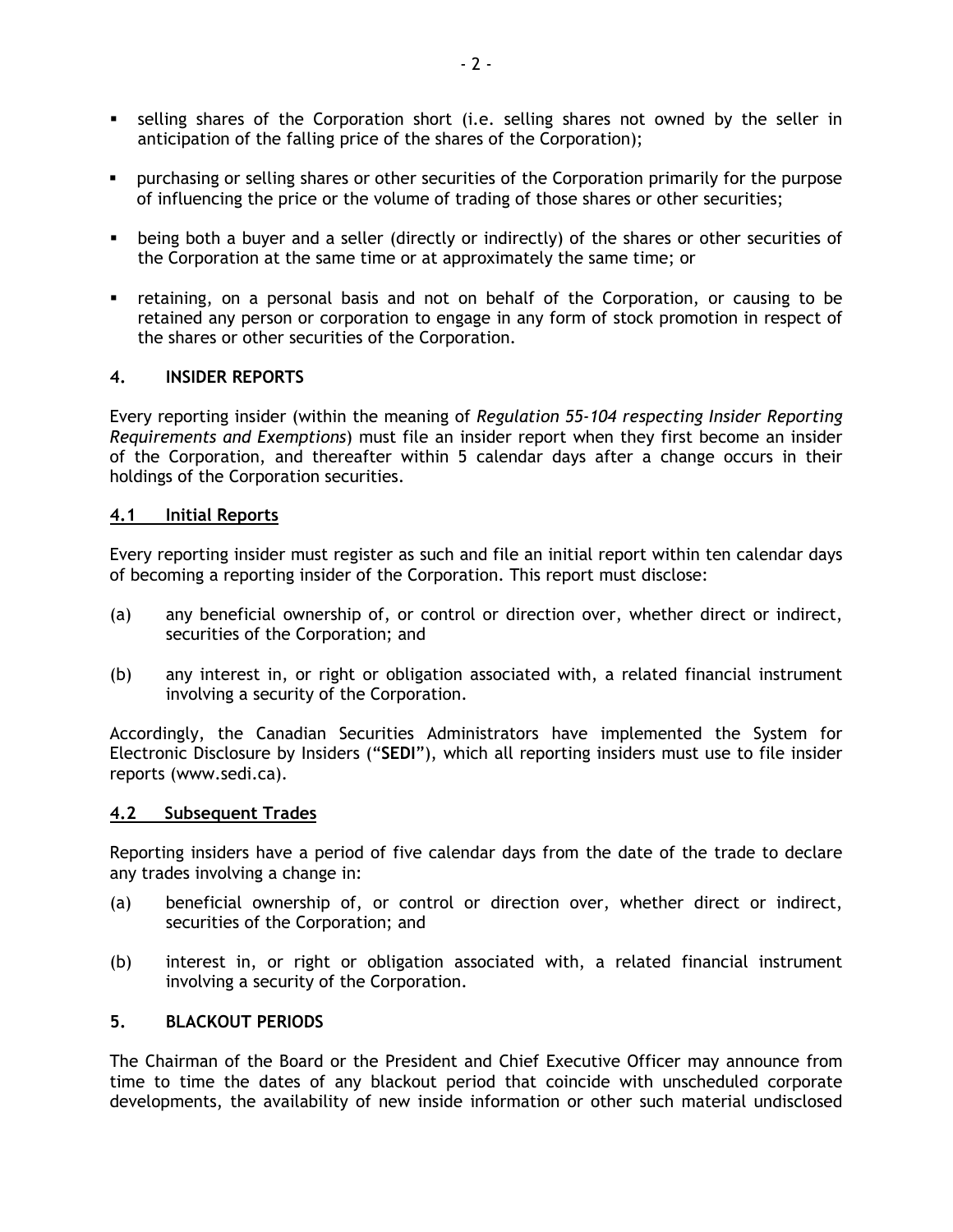information or potential transaction details. Usually a blackout period will commence on the date the Corporation becomes aware of or is notified of material information and end on the day following the public disclosure of the material information.

Anyone with knowledge of the special circumstances or corporate developments is subject to the blackout period. This can include, but not limited to, external advisors such as the Corporation's legal counsel and financial advisors. The length of the blackout and waiting period between the dissemination of the material information and resumption of trading rights will be determined by the Chairman of the Board and the President and Chief Executive Officer and will be communicated to affected officers, directors, employees and other individuals, as considered appropriate in the circumstances.

Directors, officers, employees or any other person affected by the implementation of a trading blackout will be notified by the Chairman of the Board and/or the President and Chief Executive Officer and/or the Corporate Secretary. Should a trade have been initiated before such notification but not completed by the time trading blackout takes effect, that trade may be completed; however, no new trades may be initiated. Any person affected by a trading blackout that has a trade outstanding must notify Chairman of the Board and/or the President and Chief Executive Officer.

The above rules are designed to assist the Corporation's directors, officers and employees in assuring themselves and third parties that they are trading in securities of the Corporation only at moments where it is reasonable for them to believe that any Privileged Information concerning the Corporation has been publicly disclosed.

It is the duty of all directors and officers to whom this Policy applies to make prior verifications to avoid a situation incompatible with their duties and any use of Privileged Information and to contact the President and Chief Executive Officer for pre-authorization of all personal transactions involving the Corporation's securities.

### **6. REPORTING INSIDERS' RESPONSIBILITIES**

Reporting insiders are responsible for filing all reports relative to their status.

The information in each reporting insider report and the transmission of the report to the regulatory authorities within the prescribed timeframe, following a trade of Corporation securities, remains the personal responsibility of each reporting insider.

All reporting insiders are required to comply with this policy. Any failure to do so could constitute a violation of applicable laws, result in sanctions and have severe consequences for the Corporation.

### **7. COMMUNICATION**

New directors, officers and employees will be informed of securities trading policy and its importance. This securities trading policy will be brought to the attention of all employees.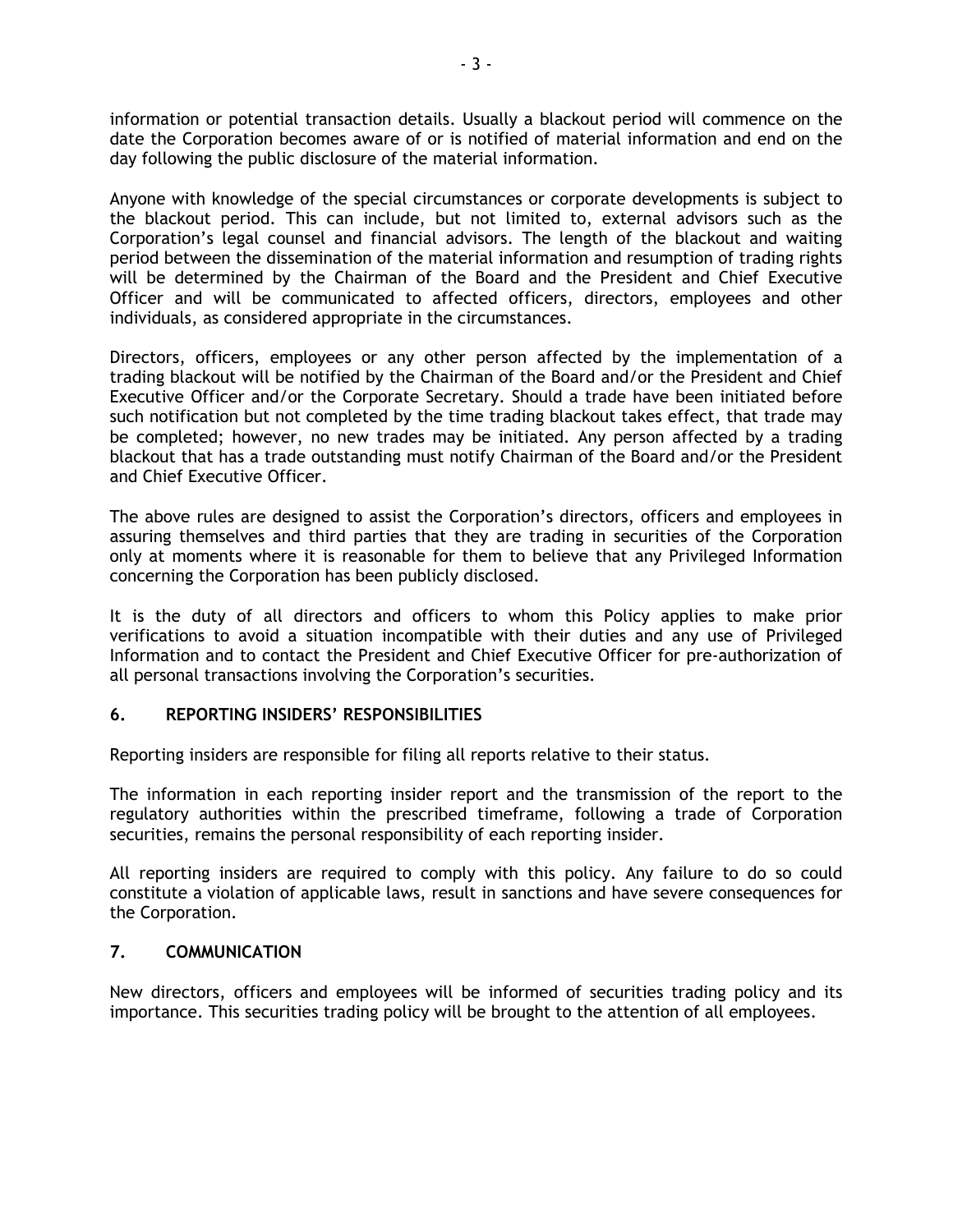APPROVED BY THE CORPORATE GOVERNANCE COMMITTEE ON SEPTEMBER 25, 2012 APPROVED BY THE BOARD OF DIRECTORS ON DECEMBER 20, 2012

Gino Roger, Chief Executive Officer René Branchaud, Secretary

*(S) Gino Roger (S) René Branchaud*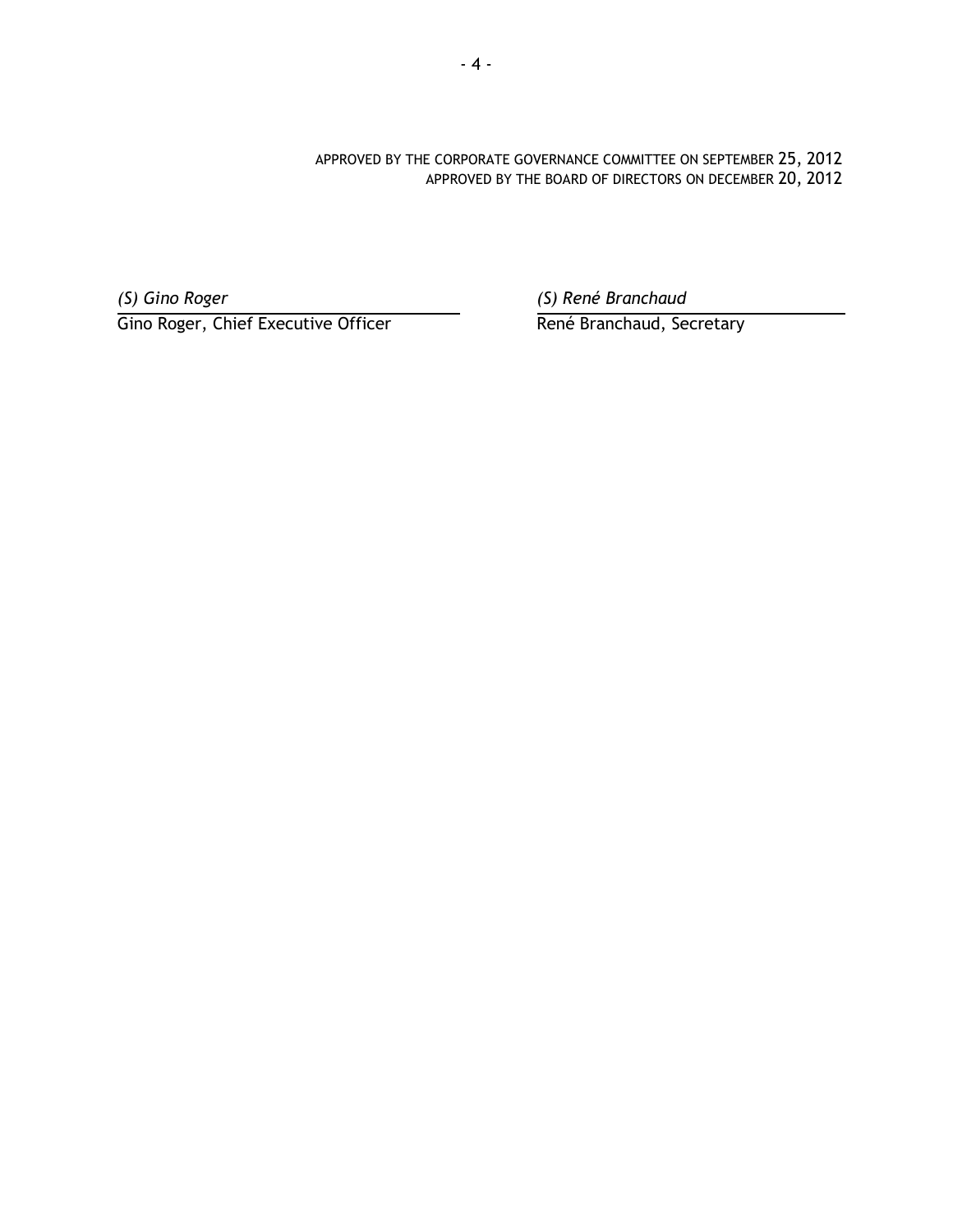# **SCHEDULE A**

# **MATERIAL INFORMATION**

*National Policy 51-201 - Disclosure Standards*, is used to determine Material Information.

## Examples of Potentially Material Information

The following are examples of the types of events or information which may be material. This list is not exhaustive and any questions regarding materiality should be referred to the Corporate Governance Committee.

# Changes in Corporate or Capital Structure

- changes in share ownership that may affect control of the Corporation;
- **najor reorganizations, amalgamations, or mergers;**
- **take-over bids, issuer bids, or insider bids;**
- **the public or private sale of additional securities;**
- **PEDEPERIFFEE ISLEM** planned repurchases or redemptions of securities;
- planned splits of common shares or offerings of warrants or rights to buy shares;
- **any share consolidation, share exchange, or stock dividend;**
- changes in the Corporation's dividend payments or policies;
- the possible initiation of a proxy fight; and
- substantial modifications to the rights of security holders.

# Changes in Financial Results

- a significant increase or decrease in earnings prospects;
- unexpected changes in the financial results for any periods;
- shifts in financial circumstances, such as cash flow reductions, major asset write-offs or write-downs;
- changes in the value or composition of the Corporation's assets; and
- any substantial change in the Corporation's accounting policy.

### Changes in Business and Operations

- any development that affects the issuer's resources, technology, products or markets;
- a significant change in capital investment plans or corporate objectives;
- major labour disputes or disputes with major contractors or suppliers;
- significant new contracts or significant losses of contracts or business;
- significant discoveries;
- changes to the board of directors or executive management, including the departure of the Corporation's CEO, CFO, COO or president (or persons in equivalent positions);
- the commencement of, or developments in, material legal proceedings or regulatory matters;
- any notice that reliance on a prior audit is no longer permissible;
- de-listing of the Corporation's securities or their movement from one quotation system or exchange to another;